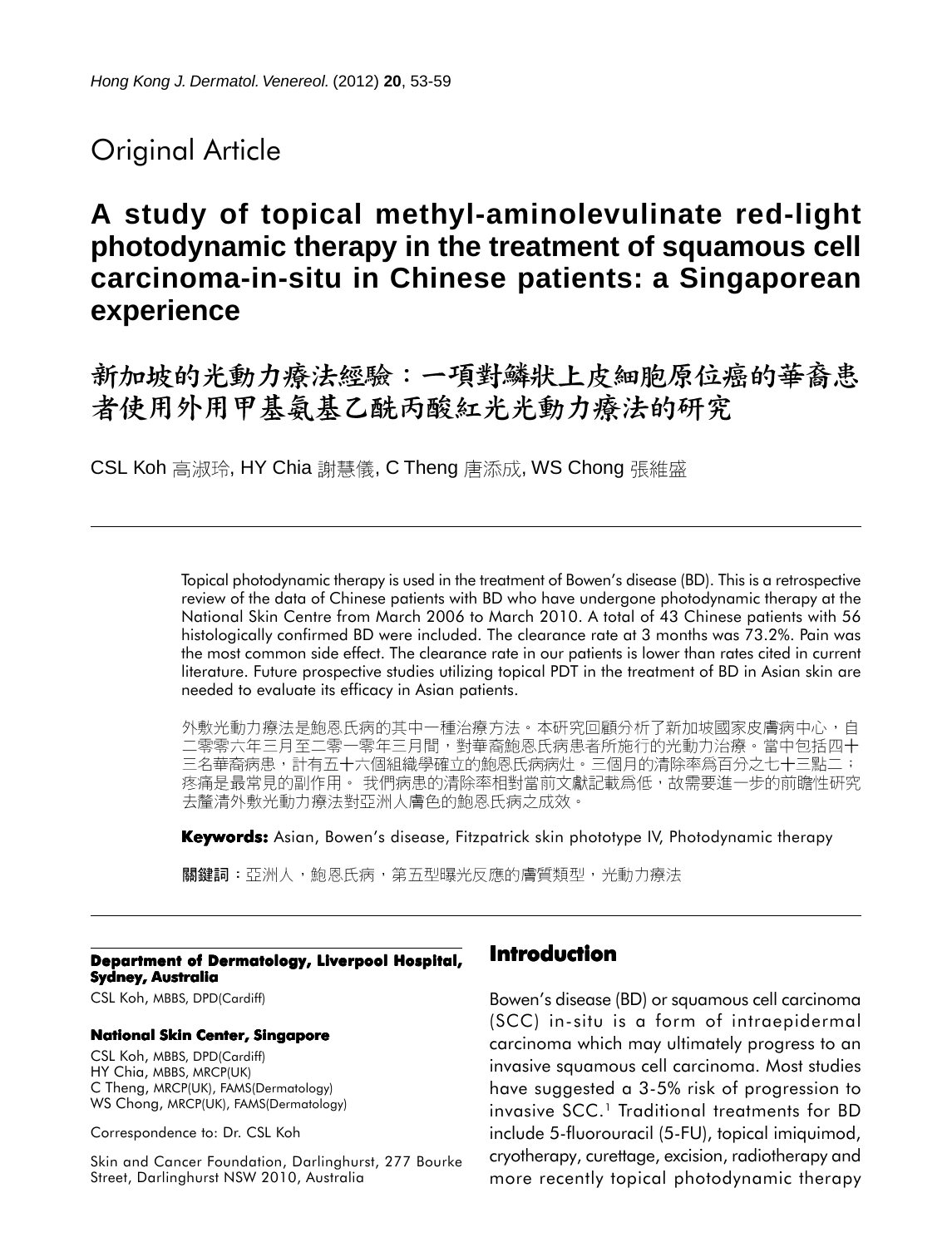(PDT).2 PDT is a well-established therapeutic option that has been approved for treatment of BD in many countries.

PDT involves the activation of a photosensitizer, usually a porphyrin derivative by irradiation from an appropriate light source. Topical 5-aminolevulinic acid (ALA) or methyl aminolevulinate (MAL) are the most commonly used topical photosensitizers. Previous studies have reported clearance rates of 86-93% after treatment with PDT.<sup>3</sup> However, most of these published data have been on Fitzpatrick skin type I/II patients. There are currently no studies looking at the effectiveness of PDT on patients with Fitzpatrick skin type III/IV in the literature. We present our findings on the effectiveness of MAL-PDT in the treatment of BD in a cohort of Chinese patients seen at the National Skin Centre, Singapore from 2006 to 2010.

## **Materials and methods**

### *Patients*

A retrospective analysis of Chinese patients (Fitzpatrick Skin Type IV) with biopsy-proven BD seen at the National Skin Center from March 2006 to March 2010 was carried out. A total of 43 patients with 56 cases of histologically confirmed BD were recruited. The study was approved by the country's ethics committee.

#### *Treatment protocol*

Prior to each treatment session, the lesions were prepared by removing the overlying crust and scaling with a curette. A 1-mm thick layer of methyl-aminolevulinate (MAL) cream (Metvix<sup>™</sup> 160 mg/g; Photocure ASA, Hoffsveien 48, NO-0377, Oslo, Norway) was then applied to each lesion with a 5-mm margin surrounding the lesion. Each lesion was subsequently covered with an occlusive dressing (Tegaderm™ and 3M Micropore<sup>™</sup>; Beidersdorf AS, Birkeroed, Denmark) for 3 hours. The dressings were removed after 3 hours and the cream washed off with 0.9% saline solution before illumination with red light using a light-emitting diode lamp (Aktilite™ CL128, PhotoCure ASA, Hoffsveien 48, NO-0377, Oslo, Norway) at 570-670 nm (peak wavelength at 630 nm). The illumination time was 8 min 12 s, with a total dose of 37 J/cm2 at 5-8 cm lamp-skin distance, with a lamp irradiance of 75 mW/cm2 . During illumination, the patient wore protective eyewear.

The majority of lesions received two sessions of PDT, three lesions received one session of PDT and one lesion received three sessions of PDT. Forty-two lesions were treated one week apart, 7 lesions two weeks apart, one lesion three weeks apart and two lesions four weeks apart.

#### *Data analysis*

Clinical pictures were taken before treatment and one month after the second session of PDT.

Patients were followed up at 1 month, 3, 6 and 12 months after last PDT session. The clinical response at 1, 3, 6 and 12 months were evaluated by the same two clinicians. Patients were asked to evaluate the intensity of pain experienced during and after PDT using a visual analogue pain scale (VAS). The scores ranged from 0 to 10 where 0 represented no pain and 10 the highest pain level. Any local or systemic adverse events were carefully recorded during the treatment and subsequently at each follow-up visit.

Incomplete or recurrent lesions were treated with further two PDT treatment sessions, liquid nitrogen cryotherapy, 5-FU, topical imiquimod or excised surgically.

## **Results**

# *Baseline clinical characteristics*

A total of 43 Chinese patients, 16 females and 27 males with ages ranging from 33 to 96 years (mean age of 71.4 years) diagnosed with biopsyproven Bowen's disease were treated with MAL-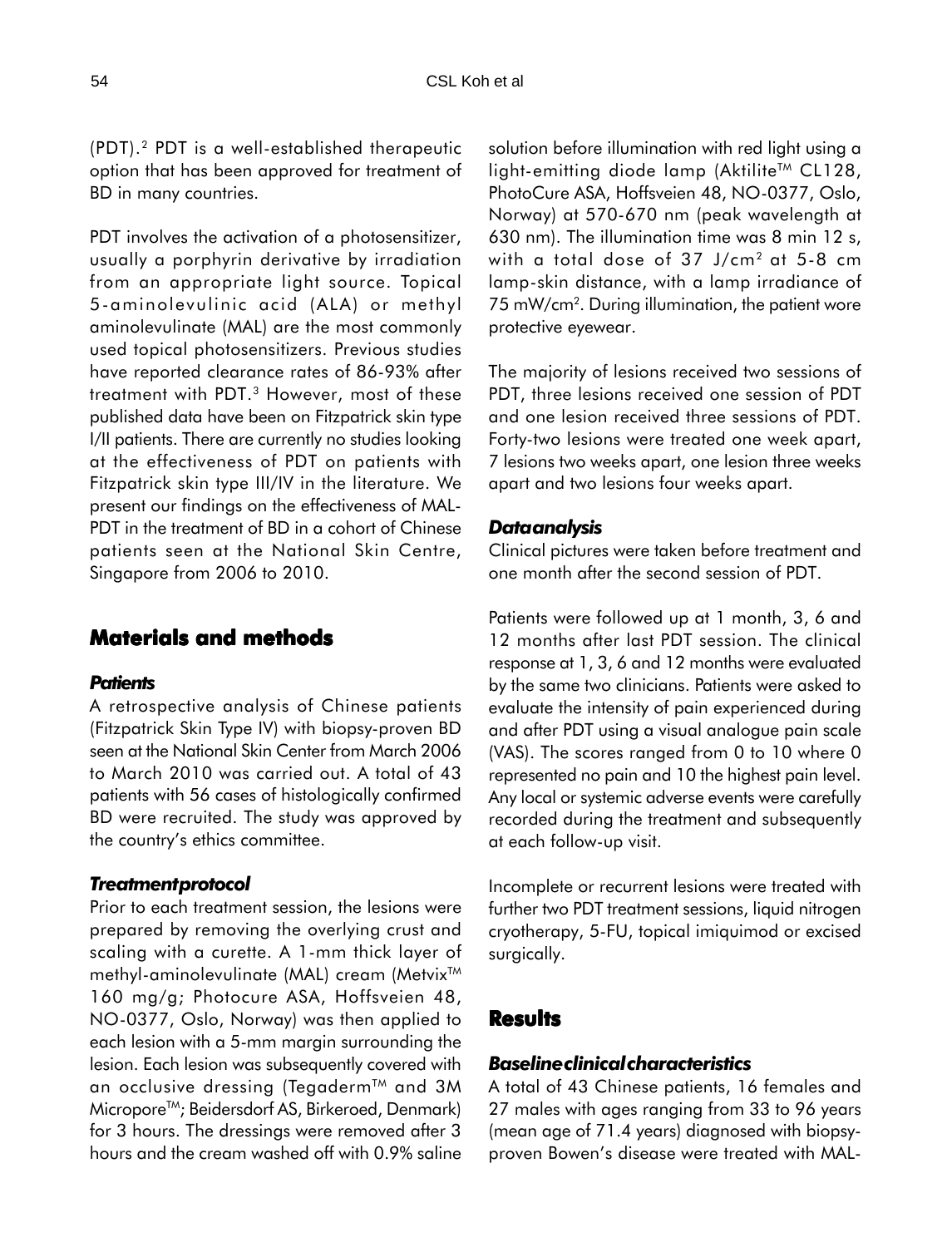PDT treatment at the National Skin Centre, Singapore from March 2006 to March 2010. All patients were of Fitzpatrick skin phototype IV.

A total of 56 lesions with a mean diameter of 23 mm (5-35 mm) were treated. The majority of patients had one lesion followed by patients with two or more lesions. The most commonly affected anatomical location was the head and neck region 19/56 (33.93%). This was followed by upper limbs 16/56 (28.57%), trunk 11/56 (19.64%) and finally the lower limbs and genitalia with 5/56 (8.93%) lesions each (Table 1).

Greatest diameters ranged from 5 to 14 mm in 8 lesions, from 15 to 29 mm in 21 lesions and were greater than 30 mm in 19 lesions. The diameters were not recorded in 8 lesions. Fifty-two lesions received two sessions of PDT, three lesions received one session of PDT and one lesion received three sessions of PDT.

The treatment intervals was one week for 42 of the lesions, two weeks for 7 of the lesions, three weeks for one lesion and four weeks for two lesions. Treatment intervals were not recorded in four lesions. The mean duration of follow-up was 25.1 months.

### *Response rates at 3, 6 and 12 months*

The overall clearance rate was 73.2% (41/56) at three months. The clearance rate at three months for lesions with diameters between 5 to 14 mm was 87.5%, 71.4% for lesions with diameters between 15 to 29 mm and 78.9% for lesions with diameters greater than 30 mm (Table 2). Eleven lesions were persistent and four lesions were recurrent at three months post-PDT. Three of the recurrent lesions were localized to the base of penis and scrotum, while one was localized to the arm.

Amongst the 11 persistent lesions present in 8 patients, two were renal transplant patients on immunosuppressants, one patient was on immunosuppressants for systemic lupus

erythematosus (SLE) and one patient had epidermodysplasia verruciformis. Excluding the total number of lesions in immunosuppressed patients and in patients with immunogenetic defects, the clearance rate at three months was 80.3%. The clearance rate was 85.7% for lesions treated twice one week apart at three months (Figure 1).

Two patients defaulted at the 6 months follow-up. There were four recurrences and one patient showed progression of BD to invasive SCC after 6 months. Of the recurrences, two were localized to the lower limbs, one on the glans penis and one on the upper eyebrow. The clearance rate at 6 months was 73.5% (36/49).

| Table 1. Baseline characteristics of the patients |  |
|---------------------------------------------------|--|
|---------------------------------------------------|--|

| Number of patients:          |              |
|------------------------------|--------------|
| Total                        | 43           |
| Male                         | 16           |
| Female                       | 27           |
| Mean age, years (range)      | 71.4 (33-96) |
| Fitzpatrick skin type III/IV | 43           |
| Number of lesions            | 56           |
| Locations of lesions:        |              |
| Head and neck                | 19 (33.93%)  |
| Trunk                        | 11 (19.64%)  |
| Upper limbs                  | 16 (28.57%)  |
| Lower limbs                  | 5(8.93%)     |
| Genitalia                    | 5(8.93%)     |

| Table 2. Clearance by size of lesion |  |  |  |  |
|--------------------------------------|--|--|--|--|
|--------------------------------------|--|--|--|--|

| Size of lesions | No. of lesions | Clearance at      |  |  |
|-----------------|----------------|-------------------|--|--|
| (mm)            | $(n=48)$       | 3 months, $n$ $%$ |  |  |
| $5 - 14$        | x              | 7(87.5%)          |  |  |
| 15-29           | 21             | 15 (71.4%)        |  |  |
| >30             | 19             | 15 (78.9%)        |  |  |

\*Size data on 8 lesions absent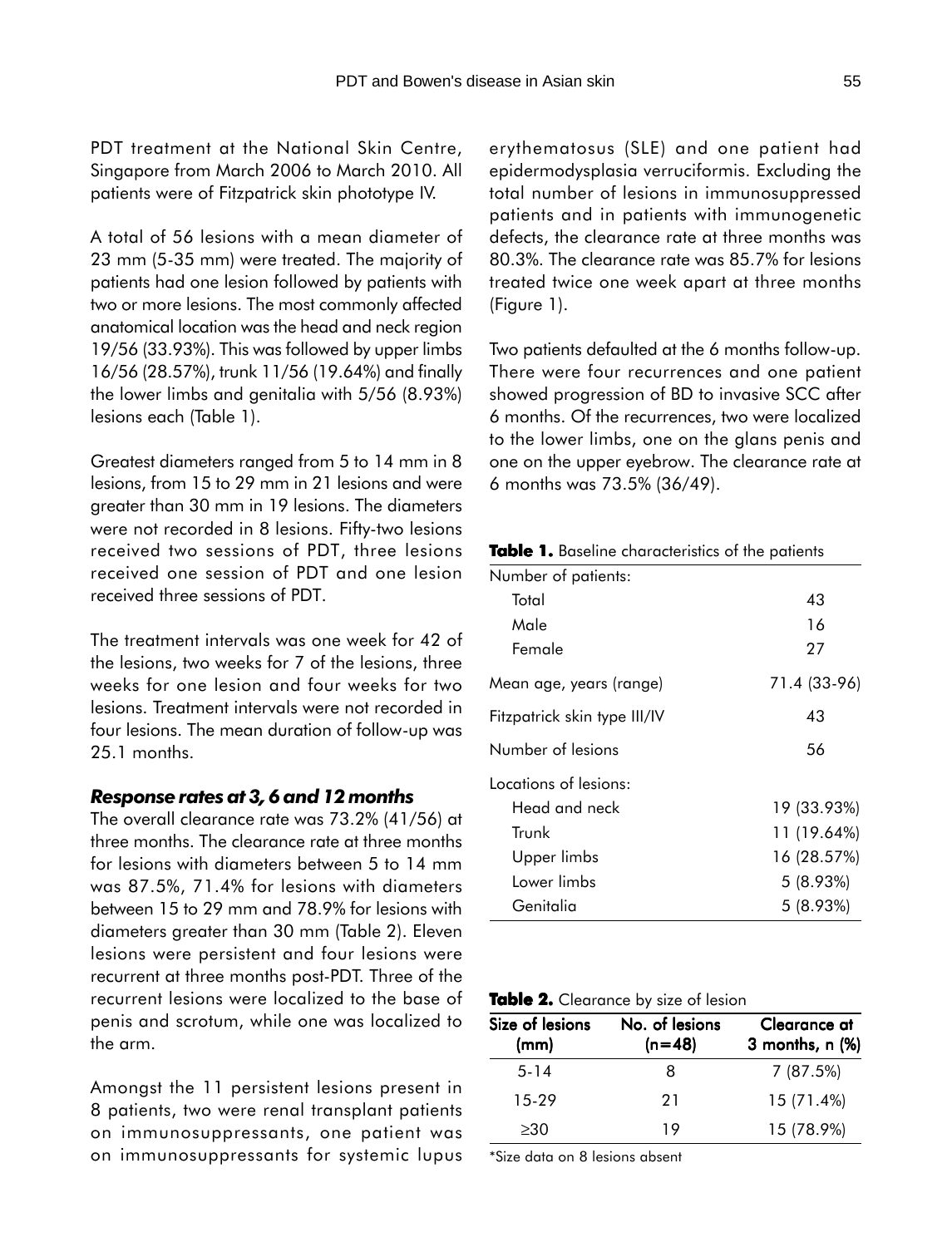

**Figure 1.** Bowen's disease before and after PDT.



Follow-up data at 12 months was available for the 37 lesions that had cleared at three months post-PDT. There were recurrences in 8 of the 37 lesions (21.6%) at 12 months follow-up.

## *Safety and tolerability*

The main side-effects experienced include mild to moderate degrees of erythema, pain and oedema during light application. Pain was the most common side effect and 74.4% (32/43) of patients experienced some degree of pain during treatment. Nine patients had a VAS score of 0, 15 patients had a VAS score of 1-3, 12 patients had a VAS score of 4-7, 4 patients had a VAS score of 8-10. Pain score was not stated in 2 patients and 1 patient had dementia. Two patients developed bleeding and five developed oozing and crusting following treatment. All patients developed transient post- inflammatory hyperpigmentation post-PDT treatment which resolved by 6 months. Other local and systemic adverse events related to the treatment were not found.

# **Discussion**

There is currently no gold standard treatment modality for Bowen's disease. All treatments have advantages and disadvantages and the clinician's decision is often dependent on lesional factors (e.g. size, site, number, potential for healing or functional impairment). The British guidelines for management of Bowen's disease published in 2006 listed evidence for various treatment options available such as topical 5-FU, topical imiquimod, cryotherapy, curettage, excision, radiotherapy, laser, and topical PDT with either ALA or MAL photosensitizer which has gained popularity in the last ten years.<sup>2</sup>

Much of the earlier published studies using topical ALA-PDT showed that ALA-PDT cleared, on average, 86-93% of BD lesions following one or two treatments.3,4 The published clinical clearance rates for MAL-PDT are 73-87.8% after 3 months.<sup>5,6</sup> Multiple studies have demonstrated the efficacy of topical PDT for treatment of BD being equivalent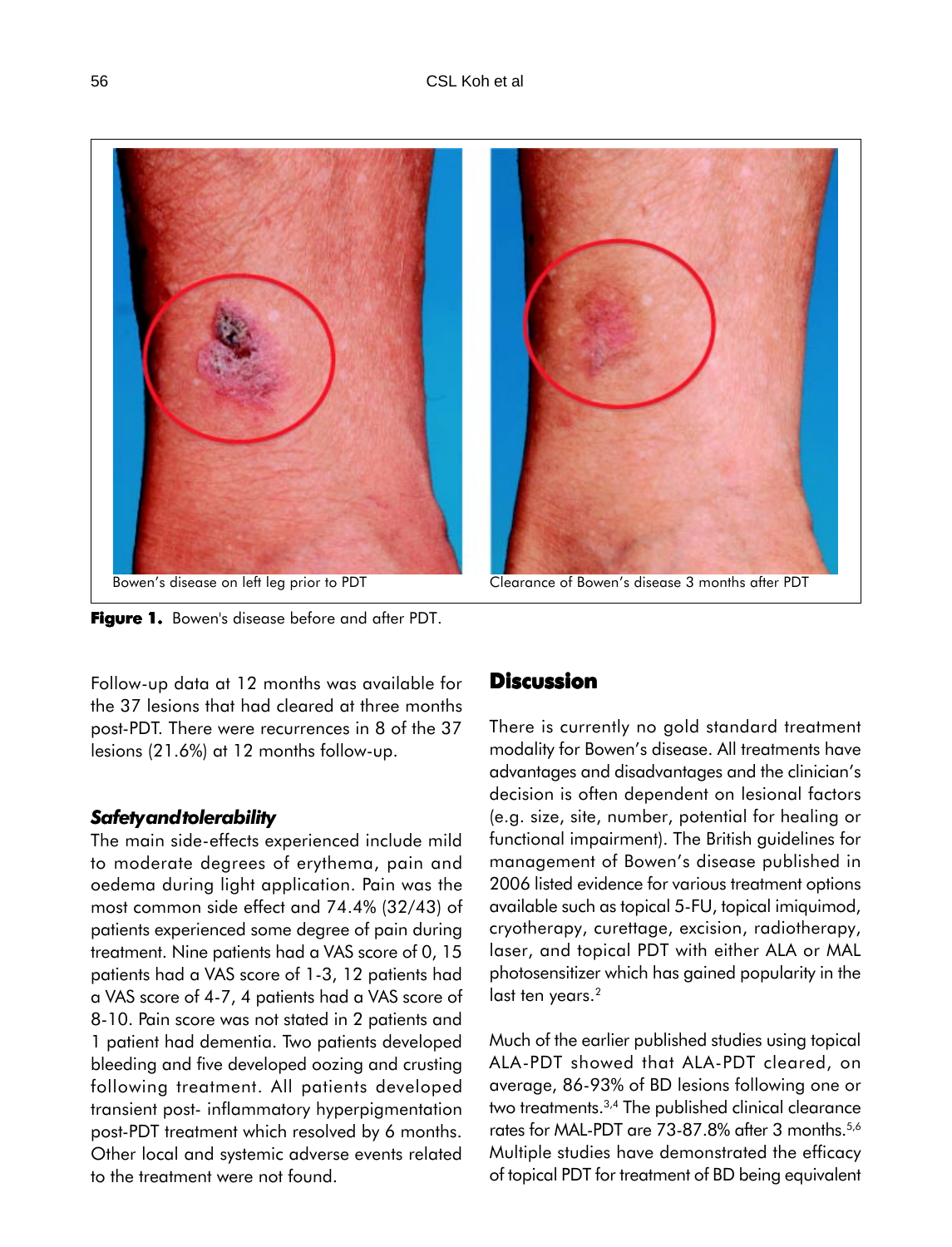or superior to both cryotherapy and topical 5-FU.1,4,6-8 Topical PDT also gave superior cosmetic results when compared to cryotherapy or 5-FU.1,6

The British guidelines currently recommend PDT therapy (with ALA or MAL photosensitizer) with a strength of recommendation A and quality of evidence I for treatment of BD.<sup>1</sup> It is particularly advantageous for large multiple lesions and for lesions located at poor healing sites.<sup>1</sup> The benefits of topical PDT are that it is a good alternative at surgically difficult sites, heals rapidly, has good cosmesis and fewer side-effects compared to surgical excision, topical 5-FU and cryotherapy.<sup>3,7,8</sup>

All published data on topical PDT however have been on Fitzpatrick skin types I/II. To our knowledge, that this is the first retrospective study looking at topical PDT in the treatment of BD in patients with Fitzpatrick skin phototype IV.

In our study, the overall clearance rate at 3 months was 73.2%. Excluding patients on immunosuppressives and immunogenetic defects, the clearance rate at 3 months increased to 80.3%. The clearance rate decreased to 73.5% at 6 months follow-up. The worst clinical response was detected in the genitalia region with only one out of five scrotal/ penile lesions obtaining complete clearance after 6 months. This is in agreement with previous studies and reports which found MAL-PDT to be only partially effective in treating erythroplasia of Queyrat (EQ) lesions with high recurrence rates.<sup>9,10</sup> Most studies caution the use of PDT in EQ lesions as a first-line therapeutic option.9,10

There was also a lower overall clearance rate with larger BD lesions. In our study, the clearance rate for BD lesions between 5 to 14 mm in diameter was higher than those between 15 to 29 mm and lesions 30 mm or larger (87.5% vs 71.4% vs 78.9%). Morton et al compared the complete response rates between topical MAL-PDT with cryotherapy and topical fluorouracil for treatment of BD lesions and found that the maximum lesion diameter had a statistically significant influence on the complete response rate in all treatment groups with larger lesion diameters having lower response rates (p<0.001).<sup>6</sup> Morton also concluded that larger patches of BD may require more than two PDT treatments to obtain complete clearance.11

There is evidence that PDT elicits both immunestimulating as well as immunosuppressive responses.12,13 Studies have shown that during the acute phase of the response to PDT, proinflammatory mediators are released, attracting circulating polymorphs and mononuclear cells to the treated site as well as upregulation of adhesion molecules.12,14 The mechanisms by which PDTinduced immunostimulatory responses destroy tumour cells include generating reactive oxygen species, by infiltrating neutrophils and altering expression of cellular responses to various immunomodulatory cytokines.<sup>13,15</sup>

Recently, both Evangelou et al and Matthews et al showed that in addition to the immune stimulating effects of PDT, PDT can lead to immunosuppression. Evangelou et al biopsied buttock skin treated with ALA-PDT and found a significant reduction in epidermal Langerhans cells after PDT. 12,16 Langerhans cells are important antigen-presenting cells in the skin with a major role in the recognition of foreign antigens and their presentation to T lymphocytes. Their reduction could thus negatively impact on antitumor responses. Matthews et al demonstrated significant immune suppression in healthy volunteers treated with standard dose highirradiance topical PDT, using Mantoux reactions to determine immunosuppression. MAL-PDT and ALA-PDT were found to significantly suppress Mantoux erythema and diameter.<sup>16</sup> Both groups concluded that topical PDT induced significant immune suppression which could impair local antitumour immune responses and thus contribute to treatment failure. PDT-induced immunosuppression in our inherently immunosuppressed patients may explain the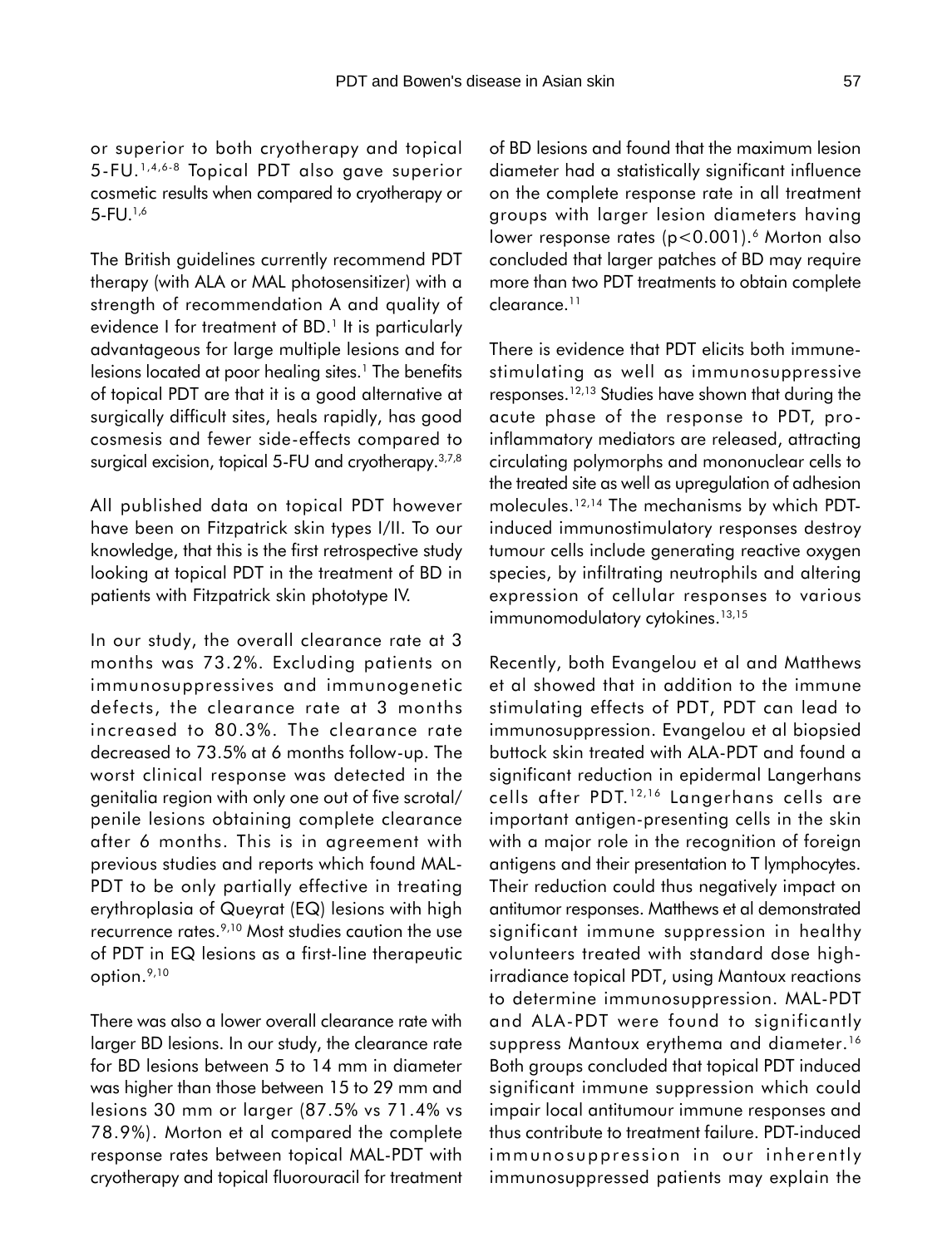presence of persistent lesions and recurrences in our study resulting in a lower overall clearance rate.

Frost et al also demonstrated that PDT immunosuppression was influenced by the fluence rate.<sup>17</sup> In the study, PDT caused significant, dose-response immunosuppression at high (75 mW/cm2) fluence rate but not at lower (15 or 45 mW/cm<sup>2</sup>) fluence rates. DNA photolesions, triggers for immunosuppression, were also observed in high-fluence-rate PDT but not lower fluence-rate PDT. The study suggested that the standard current PDT protocol which utilizes 75 mW/cm<sup>2</sup> is immunosuppressive. Reducing the irradiation rate while maintaining other parameters may have the potential to improve clearance rates.

Another possible explanation for the overall lower than reported clearance rate is the photoprotective property of melanin. All our patients had Fiztpatrick type IV skin type. Melanin absorbs light over the wavelength used for PDT (630 nm) which results in inadequate penetration of light into the tumour base.18 Melanin also has the ability to markedly reduce singlet oxygen yields and scavenge free radical species.19 Radical scavenging limits the efficacy of ionizing radiation.20 Eumelanin absorbs light between 300 and 1000 nm. At 630 nm, it absorbs 10-15%. The manufacturer of Aktilite™ suggested increasing the dose of red light from 37 J/cm2 to 41-43 J/cm2 to compensate for melanin absorption.

PDT is generally well tolerated. The main adverse event associated with PDT is pain. It is typically a burning or stinging sensation during illumination which usually resolves within hours but can rarely persist up to several days. Pain relief for majority of patients involves cooling the illumination site with cold water. Local anaesthesia can be reserved for patients experiencing severe pain.

There are several limitations to our study in that it was a retrospective analysis with small patient numbers. In addition, a number of patients were lost to follow-up after 12 months. The treatment regimen was non-standardized with several lesions treated more than one week apart.

In conclusion, we present our study demonstrating the efficacy of topical PDT (MAL-PDT) in BD in a cohort of Fitzpatrick skin phototype IV individuals. While PDT remains a useful treatment modality for BD and is generally well-tolerated, the clearance rate is lower in racially pigmented individuals. We propose increasing the dosage of the red light by 10-15% to 41-43 J/cm2 to overcome increased melanin absorption. Treatment can also be optimised to two cycles of treatment with the first cycle of two treatments one week apart separated from the second cycle of treatment by a period of three months. There is currently no data available in the literature on the optimal dosimetry regime for PDT in Asian skin. Our study may be the first to suggest an alternative dosimetry regime for this group of patients.

# **References**

- 1. Cox NH, Eedy DJ, Morton CA. Guidelines for management of Bowen's disease. Br J Dermatol 1999; 141:633-41.
- 2. Cox NH, Eedy DJ, Morton CA; Therapy Guidelines and Audit Subcommittee, British Association of Dermatologists. Guidelines for management of Bowen's disease: 2006 update. Br J Dermatol 2007;156:11-21.
- 3. Morton CA, Brown SB, Collins S, Ibbotson S, Jenkinson H, Kurwa H, et al. Guidelines for topical photodynamic therapy: report of a workshop of the British Photodermatology Group. Br J Dermatol 2002;146: 552-67.
- 4. Morton CA, McKenna KE, Rhodes LE; British Association of Dermatologists Therapy Guidelines and Audit Subcommittee and the British Photodermatology Group. Guidelines for topical photodynamic therapy: update*.* Br J Dermatol 2008;159:1245-66.
- 5. Calzavara-Pinton PG, Venturini M, Sala R, Capezzera R, Parrinello G, Specchia C, et al. Methylaminolaevulinatebased photodynamic therapy of Bowen's disease and squamous cell carcinoma. Br J Dermatol 2008;159: 137-44.
- 6. Morton C, Horn M, Leman J, Tack B, Bedane C, Tjioe M, et al. Comparison of topical methyl aminoleuvulinate photodynamic therapy with cryotherapy or fluorouracil for treatment of squamous cell carcinoma in situ: results